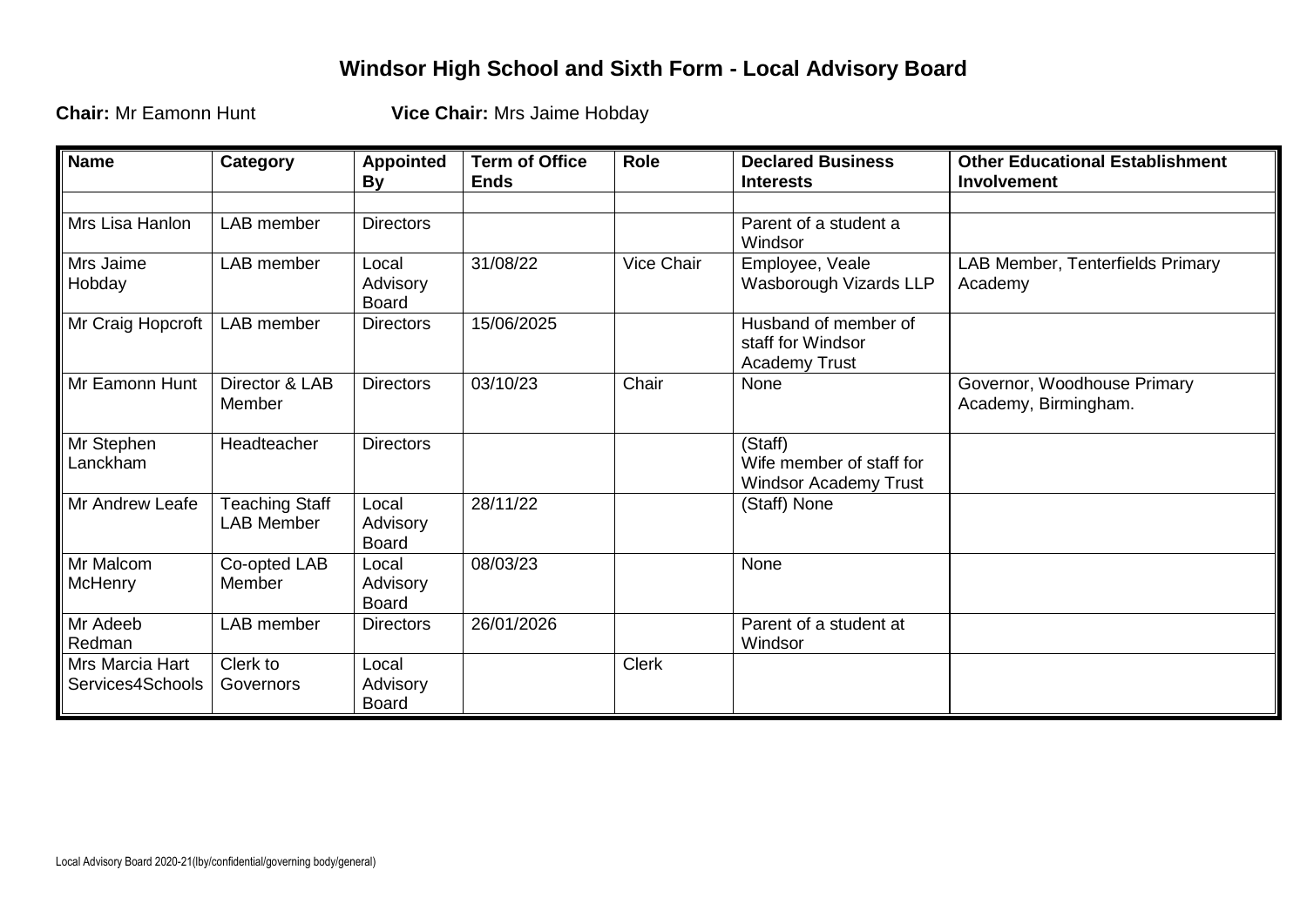# **Windsor High School and Sixth Form**

### **Attendance at Local Advisory Board Meetings**

#### **2021 to 2022**

| <b>Local Advisory Board</b> | <b>Term 1 Meeting:</b> | <b>Term 2 Meeting:</b> | <b>Term 3 Meeting:</b> |
|-----------------------------|------------------------|------------------------|------------------------|
| <b>Member</b>               | 19th October 2021      | 1st March 2022         | 14th June 2022         |
| Mr E Hunt                   | $\checkmark$           | ✓                      |                        |
| (Chair)                     |                        |                        |                        |
| Ms R Ettle                  |                        | Resigned               |                        |
| <b>Miss H Hale</b>          | Resigned               | Resigned               |                        |
| Mrs L Hanlon                |                        |                        |                        |
| Mrs J Hobday                |                        | ✓                      |                        |
| (Vice Chair)                |                        |                        |                        |
| Mr C Hopcroft               | ✓                      | $\checkmark$           |                        |
| Mrs S Kaur                  | Term of Office         | Term of Office         |                        |
|                             | Ended                  | Ended                  |                        |
| Mr A Leafe                  |                        |                        |                        |
| Mr M McHenry                |                        |                        |                        |
| Mr A Redman                 |                        |                        |                        |
| Mr S Lanckham               |                        |                        |                        |
| (Headteacher)               |                        |                        |                        |